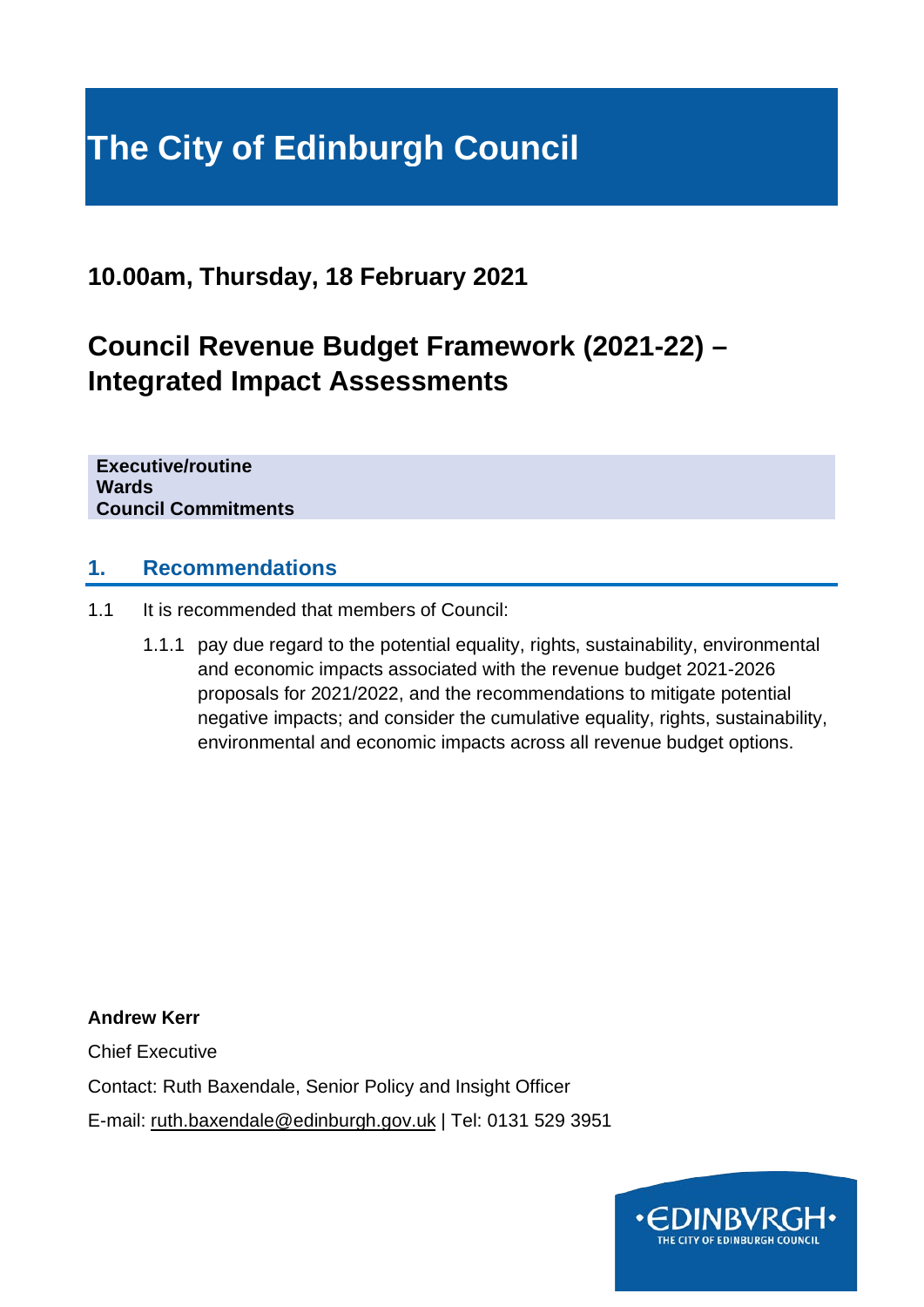# **Report**

## **Council Revenue Budget Framework (2021/22) – Integrated Impact Assessments**

## **2. Executive Summary**

2.1 This report presents a summary of the main equality, rights, environmental and economic impacts of the 2021/22 budget proposals and identifies recommendations for mitigating potential negative impacts alongside an assessment of cumulative impacts.

## **3. Background**

- 3.1 As well as meeting the requirements of the Equality Act 2010, human and children's rights conventions, Fairer Scotland Duty 2018 and the Climate Change (Scotland) Act 2009, Integrated Impact Assessments (IIA) enable the Council to assess the potential impact of budget proposals and service redesign on people who share protected characteristics in the City. They also enable the development of mitigating actions where necessary.
- 3.2 The three-year Council Business Plan: Our Future Council, Our Future City brings together our strategic priorities into a single plan responding to the need for change. This was considered along with the Draft Revenue Budget Framework 2021/26 by Finance and Resources Committee on 2 February 2021. This report presents a summary of equality, diversity, human rights, carbon, climate change, sustainable development, health, inequality, poverty and economic impacts of the proposals with associated savings for 2021/22 and of associated mitigating actions where necessary. These findings should inform the budget decision at full Council on 18 February 2021.
- 3.3 The Council's approach to the integrated impact assessment process is aligned to the wider Equality Diversity and Rights Framework 2017 – 2021. In addition to an equality, diversity and rights assessment, it includes an assessment of poverty, health inequality and environmental impacts. (Environmental impact is an allencompassing term referring to carbon emissions, climate change adaptation and sustainable development).
- 3.4 An IIA of the anticipated or potential impact of each individual proposal has been undertaken by relevant lead officers and signed off by relevant Heads of Service.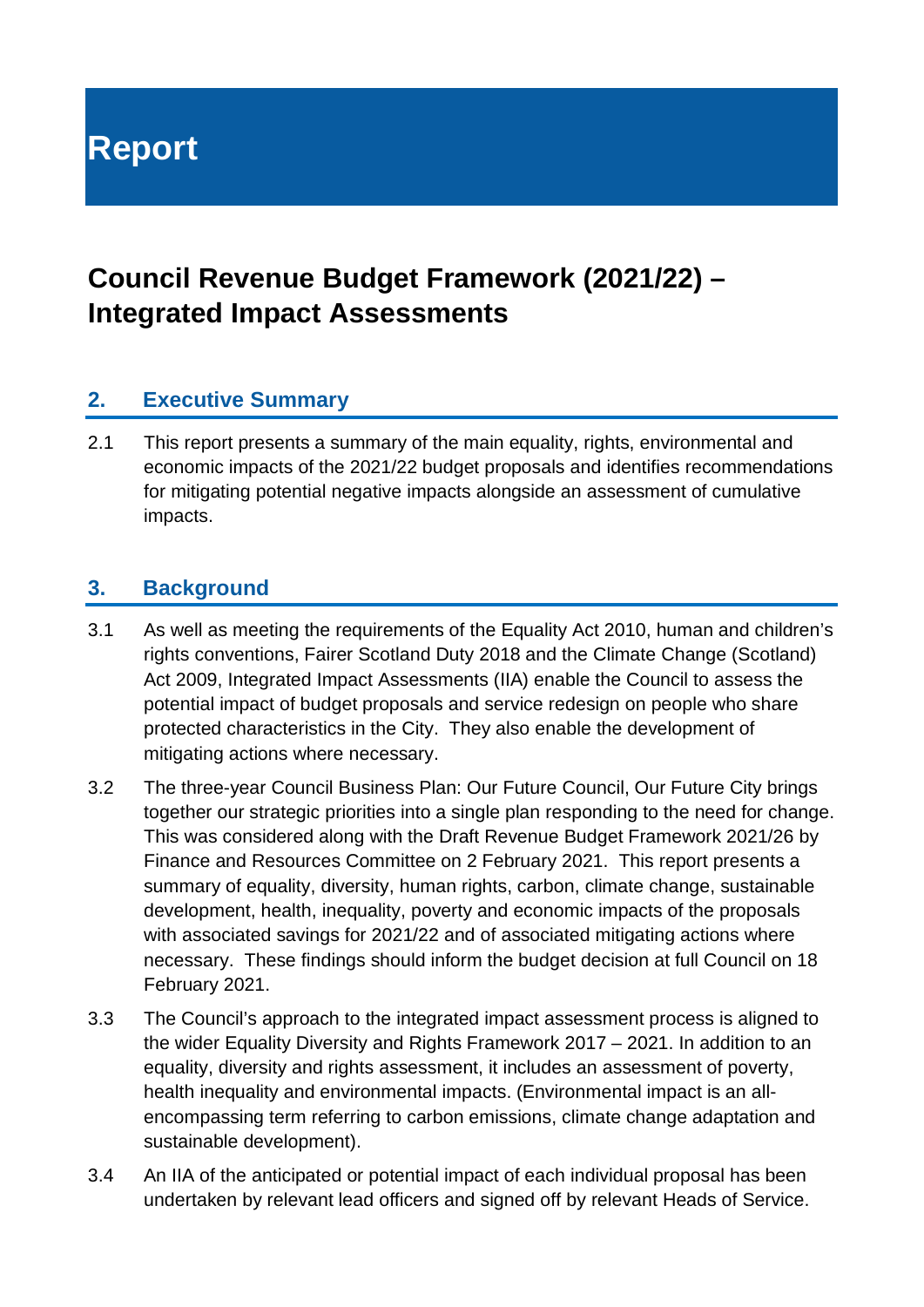The Council's policy and change teams have supported officers across departments to complete IIAs with:

- 3.4.1 five IIA training sessions delivered in 2020, open to any Council, NHS and West and Midlothian Council staff. In response to the Covid-19 pandemic, IIA training was delivered remotely, as staff were advised to work from home wherever possible, following advice from the Scottish and UK Governments
- 3.4.2 a bespoke IIA budget training session offered to identified proposal sponsors on 22 December 2020
- 3.4.3 written guidance, supporting information and examples made available on the Orb and the Council website.
- 3.5 An Equality, Diversity and Rights (EDR) Advisors Network is in place and EDR advisors have been trained to support relevant service areas on equality, diversity and rights and to assist with carrying out IIAs.
- 3.6 Due to the essential restrictions to limit the spread of Covid-19, the Council's options for engaging with residents on the budget during 2020 were severely limited. Unlike in previous years, there was no potential for face-to-face engagement or the distribution of written material, therefore all engagement was online. This approach identified that a minority of Edinburgh residents who are not online (generally older people and those on lower incomes) would be less likely to be able to participate in this engagement. In order to mitigate this impact, Strategy and Communications drew on findings and insights from other areas of work including, the Capital Residents Survey, the Edinburgh Poverty Commission and the 2019 Budget Engagement.
- 3.7 Any relevant feedback from the engagement activity is provided to proposal sponsors for consideration in the impact assessment process and in further development of the proposal.
- 3.8 The findings are summarised below and are published on the Council website. Due regard of such assessments should be given by elected members when making budget decisions. [www.edinburgh.gov.uk/impactassessments.](http://www.edinburgh.gov.uk/impactassessments)

## **4. Main report**

- 4.1 The incorporation of equality, rights, economic and carbon impact assessments as an integral part of the budget development process reflects both good practice and compliance with relevant legal duties. This activity enables the Council to identify and address any unintended consequences of specific proposals on specific groups of service users including those most vulnerable, and on climate change and partnership and prevention activity, increasing the effectiveness of the mitigating actions.
- 4.2 It is inevitable that the need to deliver total savings of £21m in 2021/22 will have some impact on the organisation and its services. This saving, whilst significant, should be considered in the broader context which is that the Council has an overall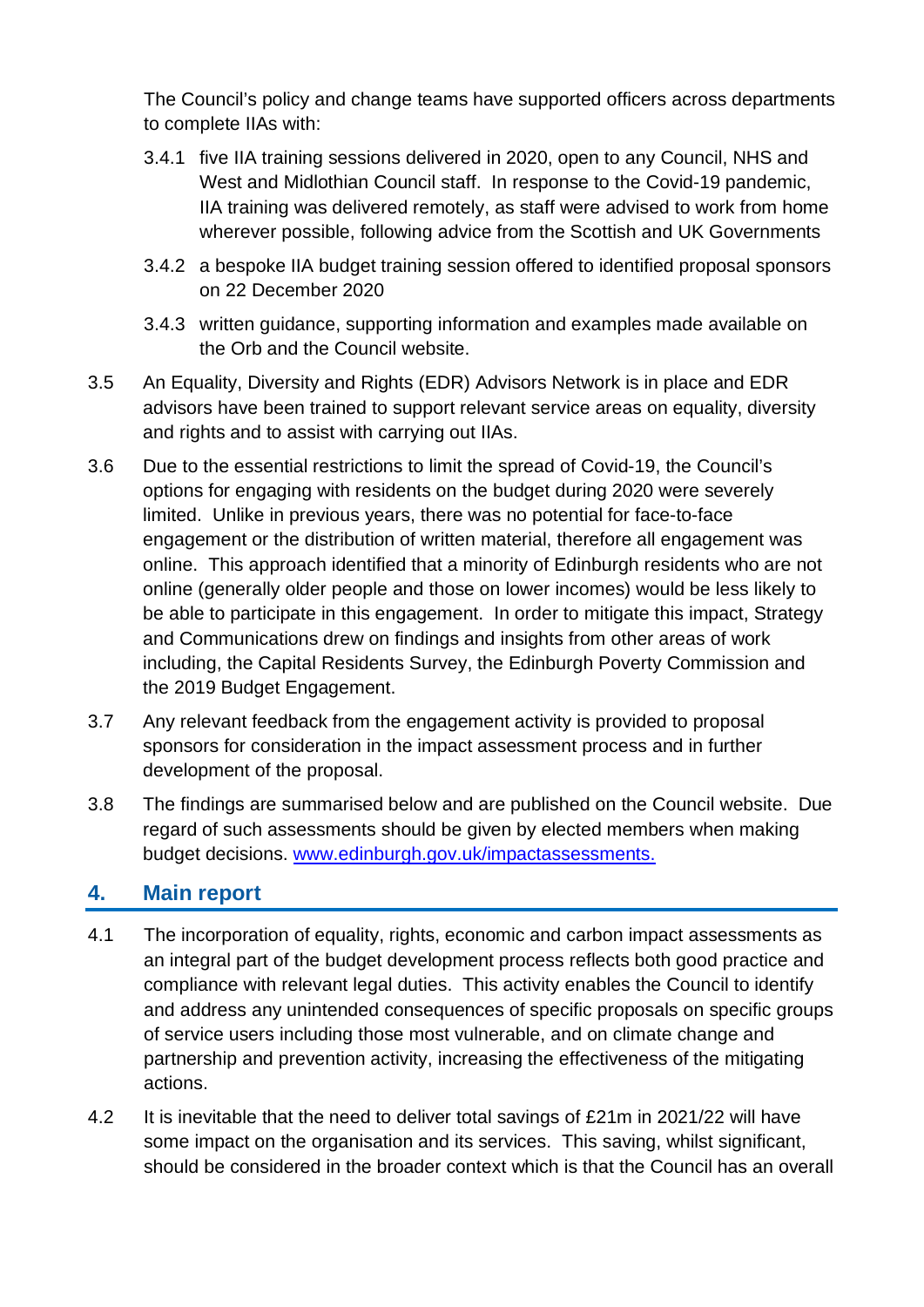budget of around £1 billion that can also continue to make significant impact on and improvement to equality, rights, economic and carbon.

4.3 The budget framework also includes an additional £22m in respect of current service pressures, including £10m specifically in homelessness services and a further £12m of investment in a number of other frontline service areas including waste and cleansing, community access to schools and parks and greenspace. Following the announcement of the provisional Local Government Finance Settlement on 28 January, it is estimated that an additional £14.2m of grant funding is also available for investment in key priorities.

### **Budget proposals**

- 4.4 Where budget proposals represent a continuation of savings identified in 2020/21, individual IIAs, the cumulative IIA and IIA statements were completed and published as part of the 2020/21 budget process. No further assessment is required as part of the 2021/22 budget process. Those assessments can be accessed on the Council website at [www.edinburgh.gov.uk/impactassessments](http://www.edinburgh.gov.uk/impactassessments)
- 4.5 Of the remaining proposals, integrated impact statements have been completed for those considered as having no relevant impact on equality, economy and the environment, or where or it is not possible to assess impact at this early stage in the development of the proposal and an IIA is planned at a later date. All IIAs and statements for 2021/22 can be accessed on the Council website at [www.edinburgh.gov.uk/impactassessments](http://www.edinburgh.gov.uk/impactassessments)
- 4.6 Four of the budget proposals being considered for approval by Council on 18 February 2021 have been assessed as requiring an IIA. To comply with statutory obligations due regard has been given to the equality, environmental and economic impacts of these budget proposals through the IIA assessment process. A further cumulative impact assessment has been carried out to identify any small impacts which, when taken together, could have a cumulative effect on a particular issue or population group.
- 4.7 The cumulative impact assessment is based on the information provided in the individual budget proposal IIAs. If there are any changes to the budget proposals further to decisions made at Council meeting on 18 February 2021, the IIA will be updated accordingly and if appropriate shared with a relevant Committee if required.
- *4.8* Where change proposals are in early stages of development, there may be a requirement to do further iterations of the IIA. The IIAs are listed for ease below:
	- *4.8.1* Rental of Council Assets for 5G Nodes
	- *4.8.2* Digital Print, Mail and Scanning Strategy Development
	- *4.8.3* Garden Waste Collection Service Full Cost Recovery
	- *4.8.4* Parking Action Plan: the introduction of Sunday parking controls

#### **Cumulative Impacts**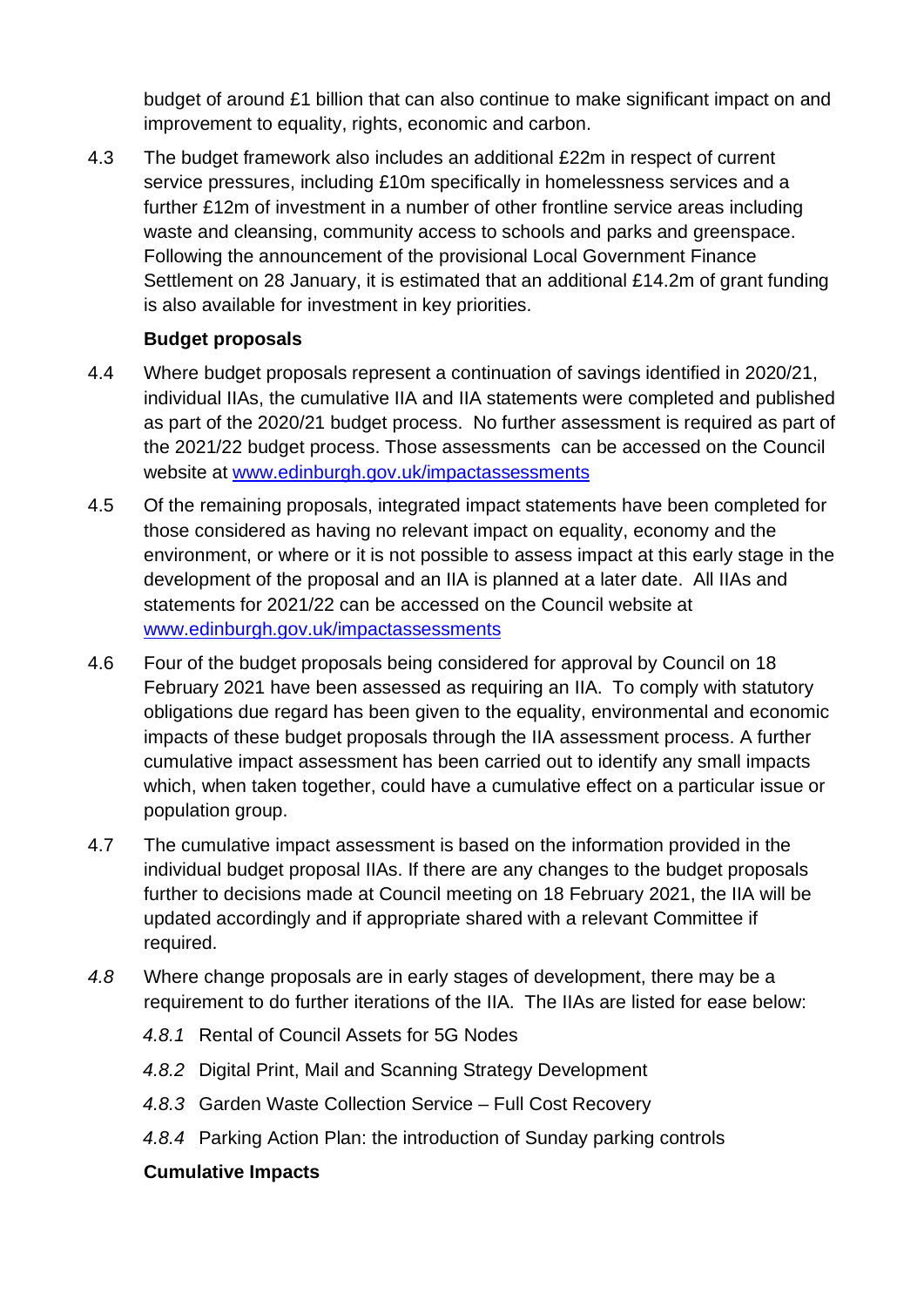- *4.9* Details of the cumulative assessment are provided in Appendix 1. Key findings suggest that the cumulative impact was limited across all proposals. Where a particular group was identified as being impacted, it usually applied to only one or two proposals in total. The cumulative impact analysis provides further detail but in the round key findings suggest that the greatest impact of these proposals will be felt on people with disabilities and older people, in addition to other vulnerable groups, such as those from low incomes and experiencing poverty.
- *4.10* The negative equality, health, wellbeing, or human rights impacts identified were generally concerned with some groups' ability to access digital or online systems, and with changes to parking controls potentially affecting some groups' ability to travel to certain areas on Sundays, with a risk of social isolation as a result. However, there were also positive impacts identified in that parking restrictions on public transport routes would reduce delays and improve the reliability of public transport for those who rely on it. Equally, the flexibility afforded by online service offers was identified as positive for some groups, along with a facility to allow the nomination of someone to register on behalf of those who are unable to do so themselves.
- *4.11* Negative socio-economic impacts identified were mainly associated with charges (in relation to Sunday parking and garden waste collection); however, IIAs noted that exemption schemes would limit this for vulnerable groups. Negative sustainability impacts identified were also associated with these charges – in relation to displacement of parking or lowering uptake of garden waste services. However, positive impacts were also anticipated in the form of lower emissions from increased use of public transport and reductions in tonnages of green waste.
- 4.12 In addition, positive impacts were identified in some of the proposals that would:
	- 4.12.1 increase health and wellbeing for all populations;
	- 4.12.2 maximise income to invest in Council priorities, including poverty, sustainability and wellbeing which will benefit vulnerable groups; and
	- 4.12.3 reduce greenhouse gas emissions and the need to travel and promote sustainable forms for transport. This will help meet the Council's 2030 Net Zero target and secure a more sustainable future for citizens.
- 4.13 In carrying out IIAs, relevant lead officers for budget proposals are also obliged to consider mitigating actions to reduce any negative impact from proposals, and details of these are provided in the individual IIAs.
- 4.14 If any other impacts on equality and rights are identified as part of further consultation processes, proposal Sponsors will revise their IIAs as appropriate, with these revised IIAs also being made publicly available. Should these impacts be significant, the Cumulative IIA will be updated accordingly and if appropriate shared with a relevant committee.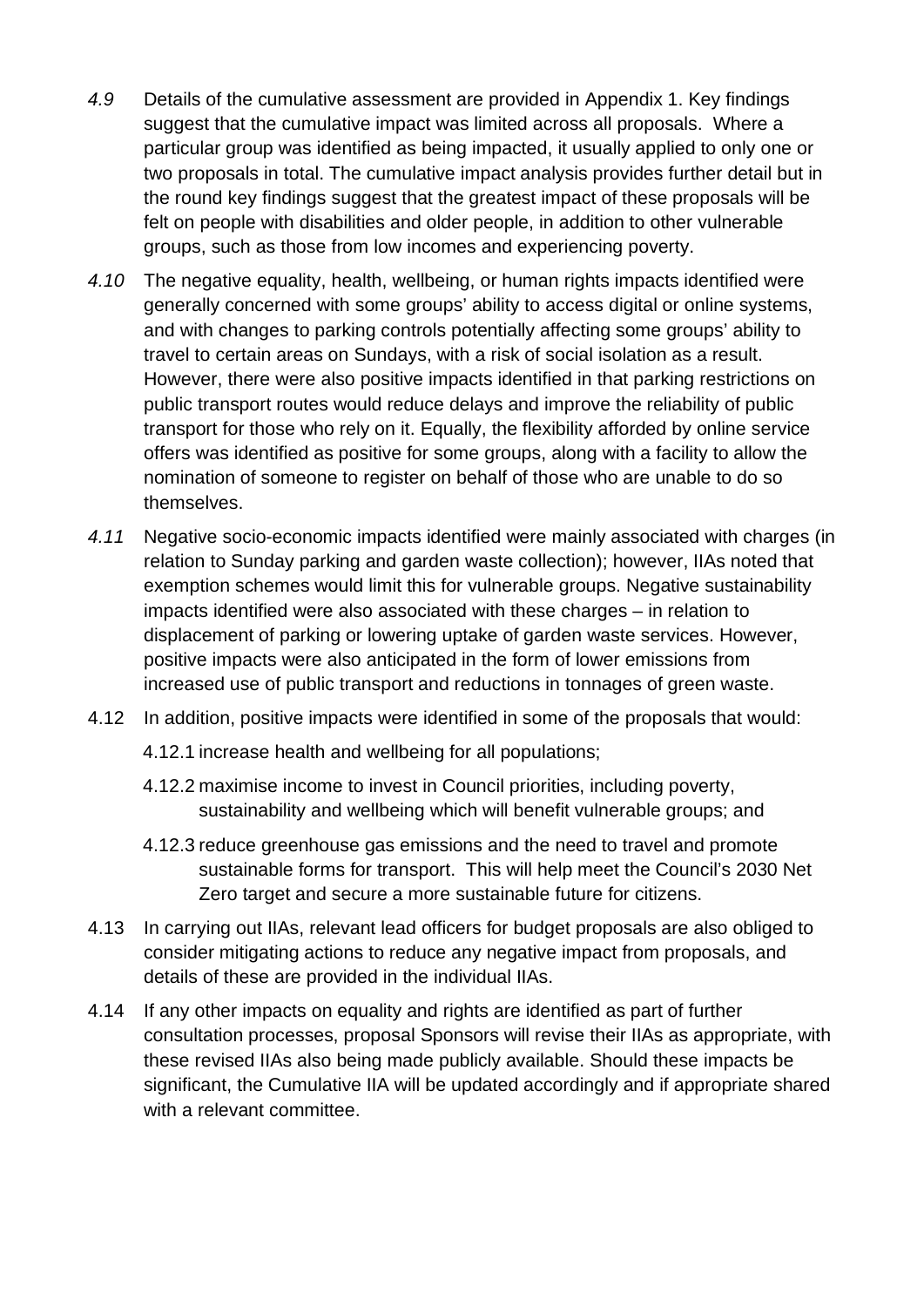## **5. Next Steps**

- 5.1 Due regard to the equality, rights, environment and economic impacts has been given to each of the budget proposals.
- 5.2 The potential equality and rights impacts are taken into account when budget decisions are being made, and recommendations for mitigating negative impacts are implemented and reported on.
- 5.3 The potential carbon emissions, climate change adaptation and sustainable development impacts are taken into account when budget decisions are being made.
- 5.4 The potential cumulative (both annual and incremental) impacts are taken into account, and mitigating actions are identified when each year's budget decisions are being made.
- 5.5 Senior managers across all Service Areas take responsibility and ownership for compliance with Council systems put in place to ensure that statutory duties are met.

## **6. Financial impact**

6.1 This report identifies the potential risks in relation to equality, rights, environment and economy. The Council could be the subject of a legal challenge if these risks are not considered and addressed. Other financial risks relate to savings derived from preventative services which may result in increased demand on other crisis intervention services.

## **7. Stakeholder/Community Impact**

- 7.1 Undertaking Integrated Impact Assessments that include assessment of impact on equality is intended to ensure that any negative impacts, including cumulative impacts, for protected characteristic groups set by the Equality Act 2010 are reduced.
- 7.2 It also ensures that the Equality Act 2010 public sector equality duty is met with regard to (i) eliminating unlawful discrimination, victimisation and harassment; (ii) advancing equality of opportunity and (iii) fostering good relations, and that any infringements on human and children's rights are minimised.
- 7.3 Carbon impact assessments have enabled consideration of the public body duties under the Climate Change (Scotland) Act 2009. The findings of these assessments will also help to achieve a sustainable Edinburgh with regard to progressing climate change, social justice and community wellbeing objectives
- 7.4 Budget sponsors are required to have utilised a range of evidence gathering, including public involvement where appropriate to draw up proposals and consider their impact.
- 7.5 An on-line budget engagement process has also taken place.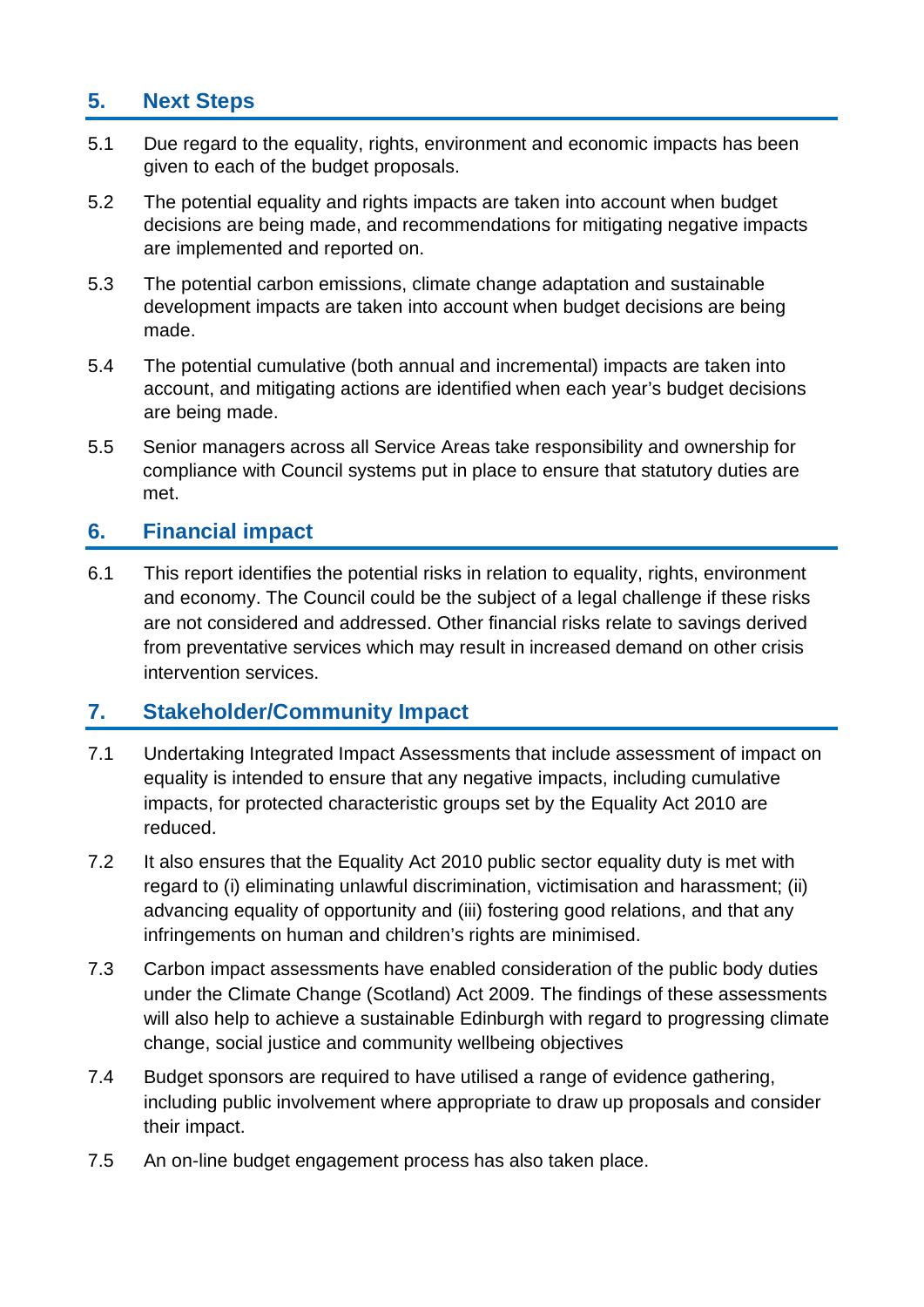- 7.6 The cumulative impact assessment is based on the information provided in the proposal templates and from the budget engagement feedback and other wider recent consultation and engagement activity.
- 7.7 Further engagement may be undertaken as appropriate on the detail of the proposals and any relevant feedback will be passed on to Budget Sponsors in order for IIAs to be updated and proposals amended accordingly.

## **8. Background reading/external references**

- 8.1 The City of Edinburgh Council Equality, Diversity and Rights Framework 2017 2021 [www.edinburgh.gov.uk/downloads/download/13224/equality-and-rights](http://www.edinburgh.gov.uk/downloads/download/13224/equality-and-rights-documents)[documents](http://www.edinburgh.gov.uk/downloads/download/13224/equality-and-rights-documents)
- 8.2 [Public Bodies Climate Change Duties Report 2019/20](https://democracy.edinburgh.gov.uk/ieIssueDetails.aspx?IId=14272&PlanId=0&Opt=3#AI19327)
- 8.3 Budget Engagement Report [Budget Insights 2020](https://democracy.edinburgh.gov.uk/mgIssueHistoryHome.aspx?IId=15434)
- 8.4 Council Revenue Budget Framework [Integrated Impact Assessment 2020/21](https://democracy.edinburgh.gov.uk/ieListDocuments.aspx?CId=150&MId=413&Ver=4)

## **9. Appendices**

9.1 Appendix 1 – Integrated Impact Assessment on Cumulative Impact of 2021/22 Budget Proposals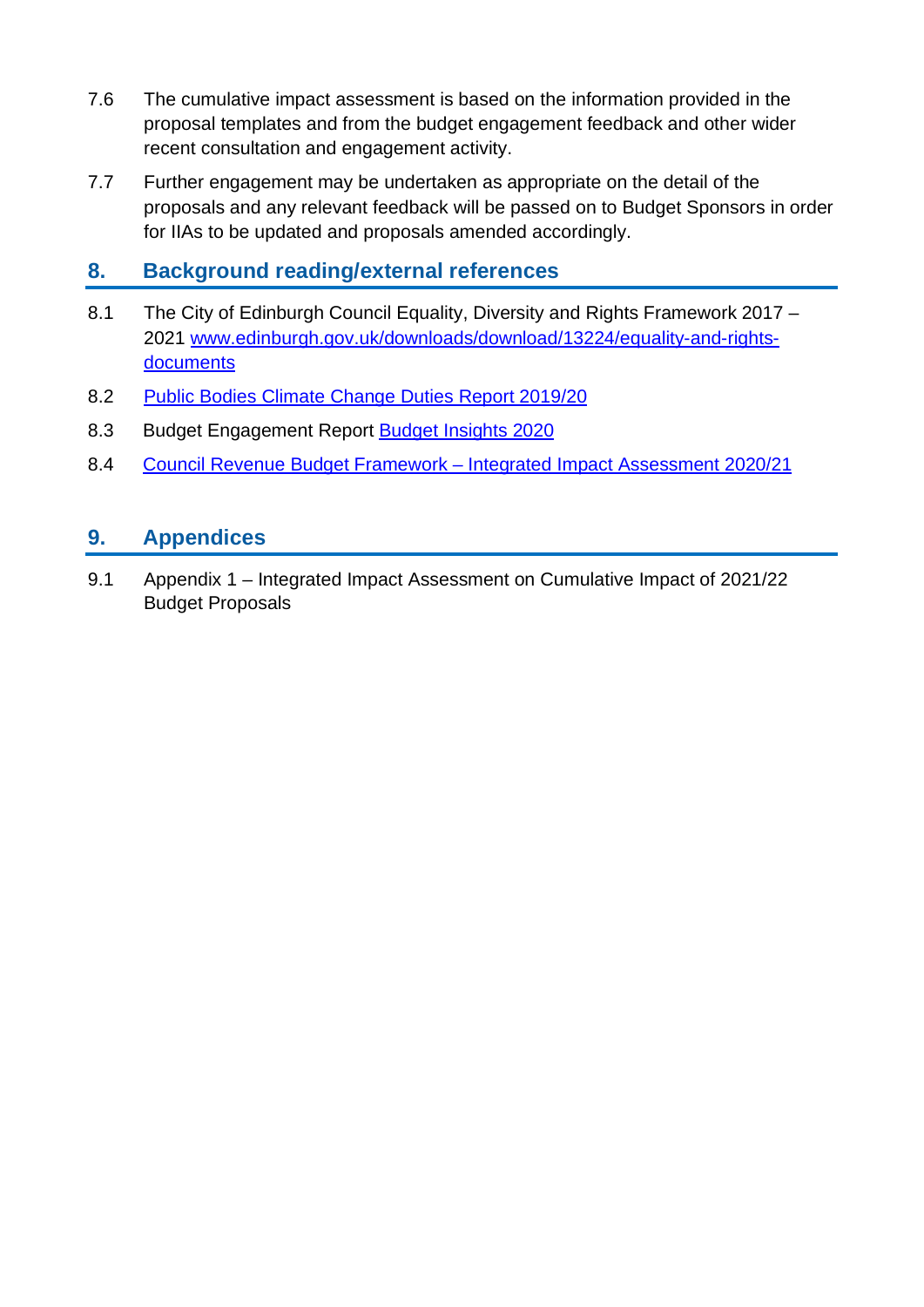# **Appendix 1 Integrated Impact Assessment**

## **Summary Report Template**

Each of the numbered sections below must be completed

Interim report  $\vert$   $\vert$  Final report  $\vert$  x

#### **1. Title of proposal**

Cumulative Integrated Impact Assessment on Budget Proposals 2021/22

#### **2. What will change as a result of this proposal?**

The revenue savings proposals aim to provide efficiencies and savings and allow the Council to continue to meet its statutory responsibilities, thereby maximising the level of investment available for priority services.

#### **3. Briefly describe public involvement in this proposal to date and planned**

Due to the essential restrictions to limit the spread of Covid-19, the Council's options for engaging with residents on the budget during 2020 were severely limited. Unlike in previous years, there was no potential for face-to-face engagement, therefore all engagement was online. This approach identified that a minority of Edinburgh residents who are not online (generally older people and those on lower incomes) would be less likely to be able to participate in this engagement. In order to mitigate this impact, Strategy and Communications included findings and insights from other areas of work including, the Capital Residents Survey, the Edinburgh Poverty Commission and the 2019 Budget Engagement.

The online survey was promoted through Council Social media channels, the consultation hub and was sent to community councils, tenants and resident associations, Council partners, member of the Equality and Rights Network, and to parents (through School newsletters).

Each directorate also has a number of relevant and recently conducted service specific consultations to draw on and the Council has a robust managing change policy that is followed internally.

#### **4. Is the proposal considered strategic under the [Fairer Scotland Duty?](https://www.gov.scot/publications/fairer-scotland-duty-interim-guidance-public-bodies/)**

The overall Revenue Budget Framework is considered strategic under the Fairer Scotland Duty, insofar as individual budget proposals may be found to have a cumulative socioeconomic impact. Socio-economic impacts are considered in each IIA.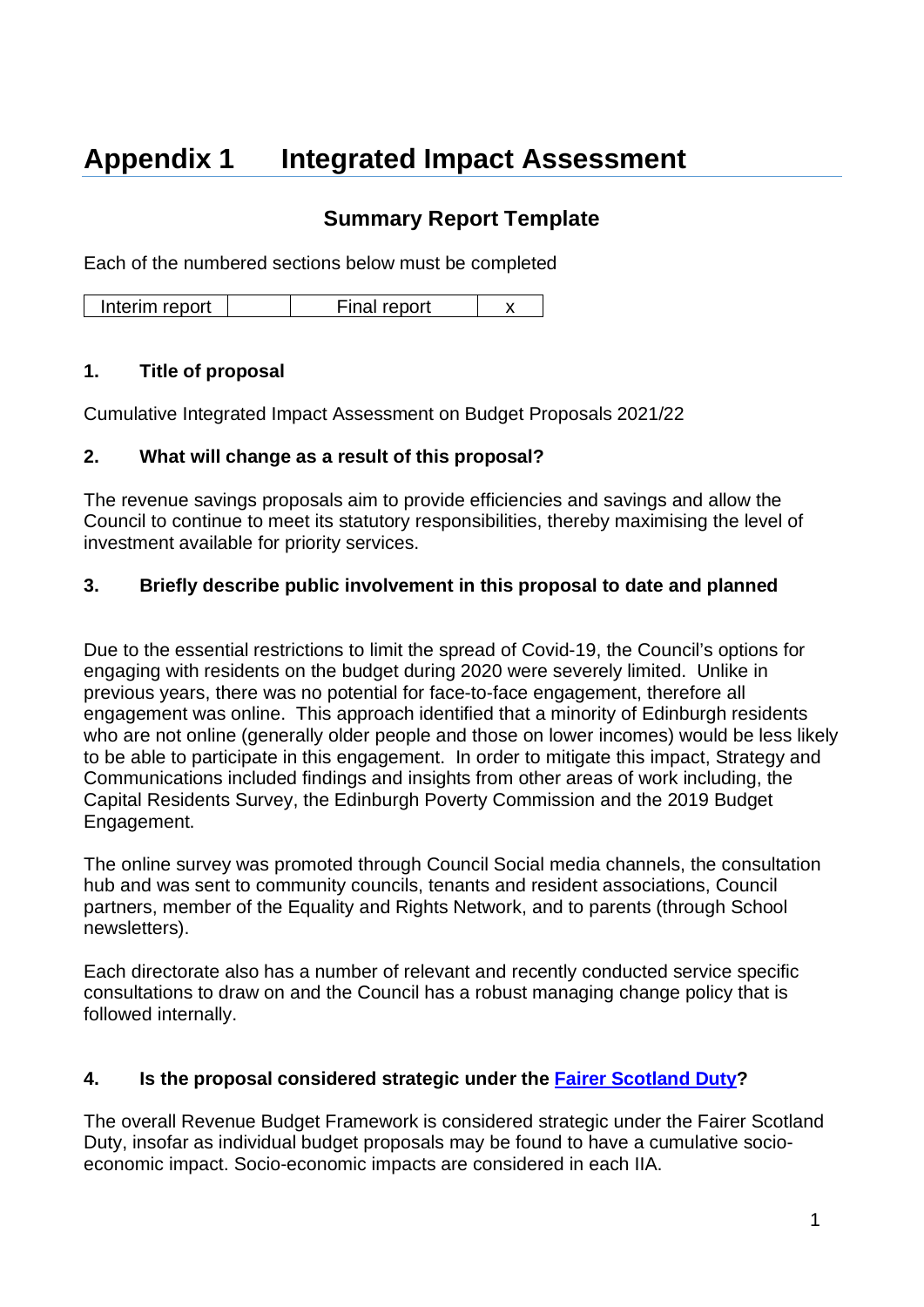#### **5. Date of IIA** 20 and 27 January 2021

**6. Who was present at the IIA? Identify facilitator, Lead Officer, report writer and any partnership representative present and main stakeholder (e.g. NHS, Council)** 

| <b>Name</b>               | <b>Job Title</b>             | Date of IIA        |
|---------------------------|------------------------------|--------------------|
|                           |                              | training           |
| <b>Ruth Baxendale</b>     | Senior Policy and Insight    | <b>IIA</b> trainer |
|                           | Officer                      |                    |
| Sarah Bryson (20/1/21)    | Planning and                 | <b>IIA</b> trainer |
|                           | <b>Commissioning Officer</b> |                    |
| <b>Gareth Dixon</b>       | Senior Policy and Insight    | 17 December 2019   |
|                           | Officer                      |                    |
| Ciaran McDonald (20/1/21) | Senior Policy and Insight    | 17 December 2019   |
|                           | Officer                      |                    |
| <b>Fraser Rowson</b>      | Principal Accountant -       | 5 September 2018   |
|                           | Corporate Accounts,          | and 23 January     |
|                           | <b>Resources</b>             | 2019               |
| Fiona McLeod              | Senior Policy and Insight    |                    |
|                           | Officer                      |                    |
| Emma Baker                | <b>Change Manager</b>        |                    |

#### **7. Evidence available at the time of the IIA**

| <b>Evidence</b>                                                                                                                      | <b>Available</b><br>- detail<br>source | Comments: what does the evidence tell you with<br>regard to different groups who may be affected?                                                                                                                                                                                                                             |
|--------------------------------------------------------------------------------------------------------------------------------------|----------------------------------------|-------------------------------------------------------------------------------------------------------------------------------------------------------------------------------------------------------------------------------------------------------------------------------------------------------------------------------|
| Data on<br>populations in<br>need                                                                                                    |                                        | N/A for cumulative IIA. The purpose of the cumulative IIA<br>is to consider whether any impacts arise as a result of the<br>cumulative effect of smaller impacts identified within<br>individual IIAs. These individual IIAs have considered the<br>appropriate evidence in relation to the corresponding<br>budget proposal. |
| Data on<br>service<br>uptake/access                                                                                                  |                                        | As above - N/A for cumulative IIA                                                                                                                                                                                                                                                                                             |
| Data on socio-<br>economic<br>disadvantage<br>e.g. low<br>income, low<br>wealth,<br>material<br>deprivation,<br>area<br>deprivation. |                                        | As above - N/A for cumulative IIA                                                                                                                                                                                                                                                                                             |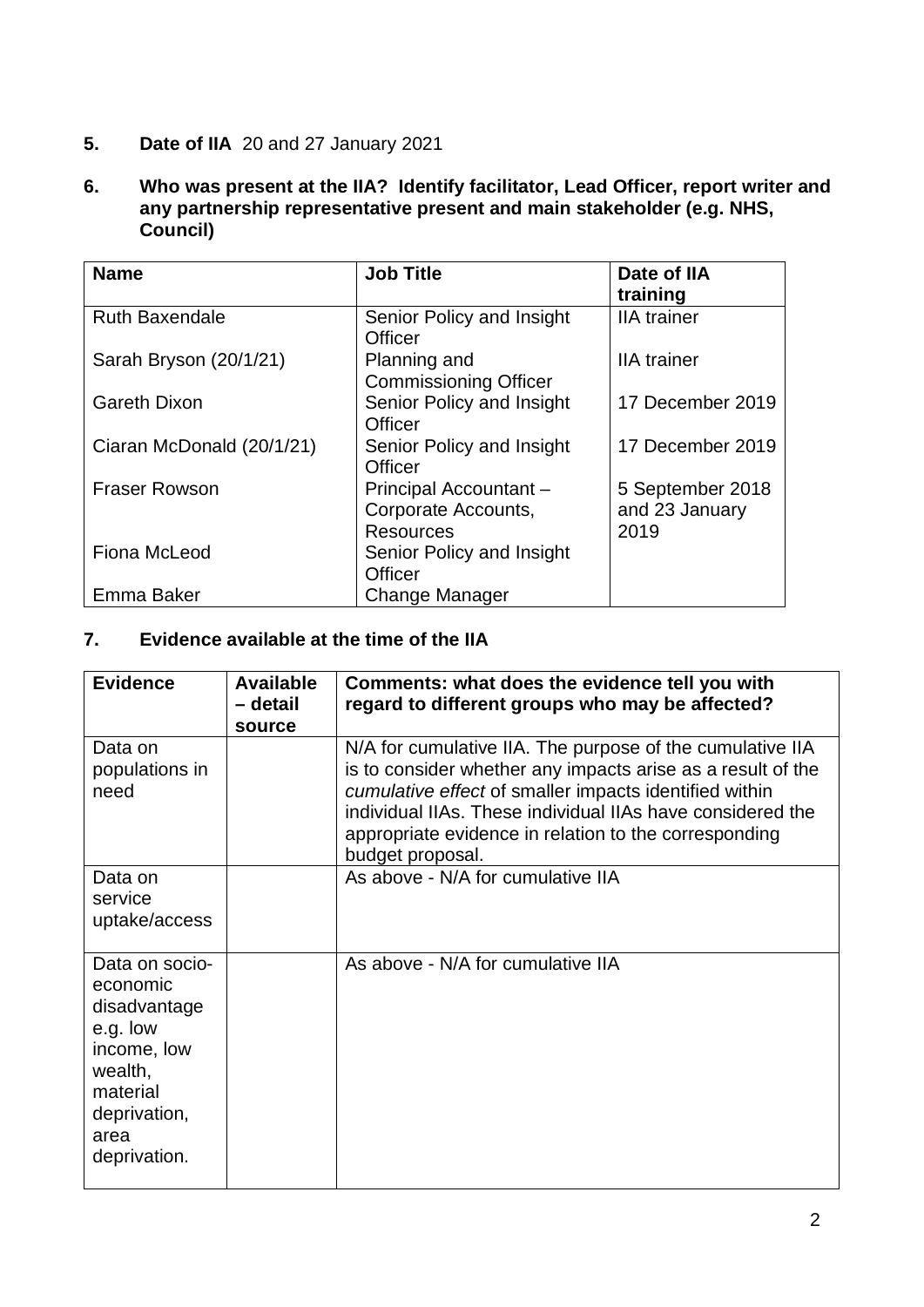| <b>Evidence</b>                                                                                              | <b>Available</b><br>- detail<br>source                                                  | Comments: what does the evidence tell you with<br>regard to different groups who may be affected?                                                                                                                                                                                                                                                                                                                                                                                                                                                                                                                                                                                                                                                                                                                                                                                                                                                                                                                       |
|--------------------------------------------------------------------------------------------------------------|-----------------------------------------------------------------------------------------|-------------------------------------------------------------------------------------------------------------------------------------------------------------------------------------------------------------------------------------------------------------------------------------------------------------------------------------------------------------------------------------------------------------------------------------------------------------------------------------------------------------------------------------------------------------------------------------------------------------------------------------------------------------------------------------------------------------------------------------------------------------------------------------------------------------------------------------------------------------------------------------------------------------------------------------------------------------------------------------------------------------------------|
| Data on<br>equality<br>outcomes                                                                              |                                                                                         | As above - N/A for cumulative IIA                                                                                                                                                                                                                                                                                                                                                                                                                                                                                                                                                                                                                                                                                                                                                                                                                                                                                                                                                                                       |
| Research/litera<br>ture evidence                                                                             |                                                                                         | As above - N/A for cumulative IIA                                                                                                                                                                                                                                                                                                                                                                                                                                                                                                                                                                                                                                                                                                                                                                                                                                                                                                                                                                                       |
| Public/patient/<br>client<br>experience<br>information                                                       |                                                                                         | As above - N/A for cumulative IIA                                                                                                                                                                                                                                                                                                                                                                                                                                                                                                                                                                                                                                                                                                                                                                                                                                                                                                                                                                                       |
| Evidence of<br>inclusive<br>engagement of<br>people who<br>use the service<br>and<br>involvement<br>findings | $Yes - the$<br>budget<br>engagement<br>process and<br>wider<br>consultation<br>evidence | Budget Insights 2020 reported to Finance and Resources<br>Committee 2 February 2021 identified the following<br>services most appreciated by residents during the<br>pandemic:<br>Keeping essential services running<br>Refuse collection<br>$\bullet$<br><b>Schools</b><br>Communications<br>$\bullet$<br>Suspend parking charges<br>The services most missed by residents during the<br>pandemic:<br>Gyms/pools/leisure centres<br>Libraries<br>Recycling centres<br>Social care (disabilities, dementia)<br>Garden waste<br>Priorities identified included:<br>The provision of schools and nurseries;<br>The provision of support and services to people<br>experiencing homelessness, living in poverty, or without<br>working from home options during the pandemic.<br>Helping local businesses to recover and helping new<br>businesses<br>Residents were supportive of measures to help meet the<br>Council's 2030 Net Zero target, including more<br>microgeneration and a reduction of vehicles in the city. |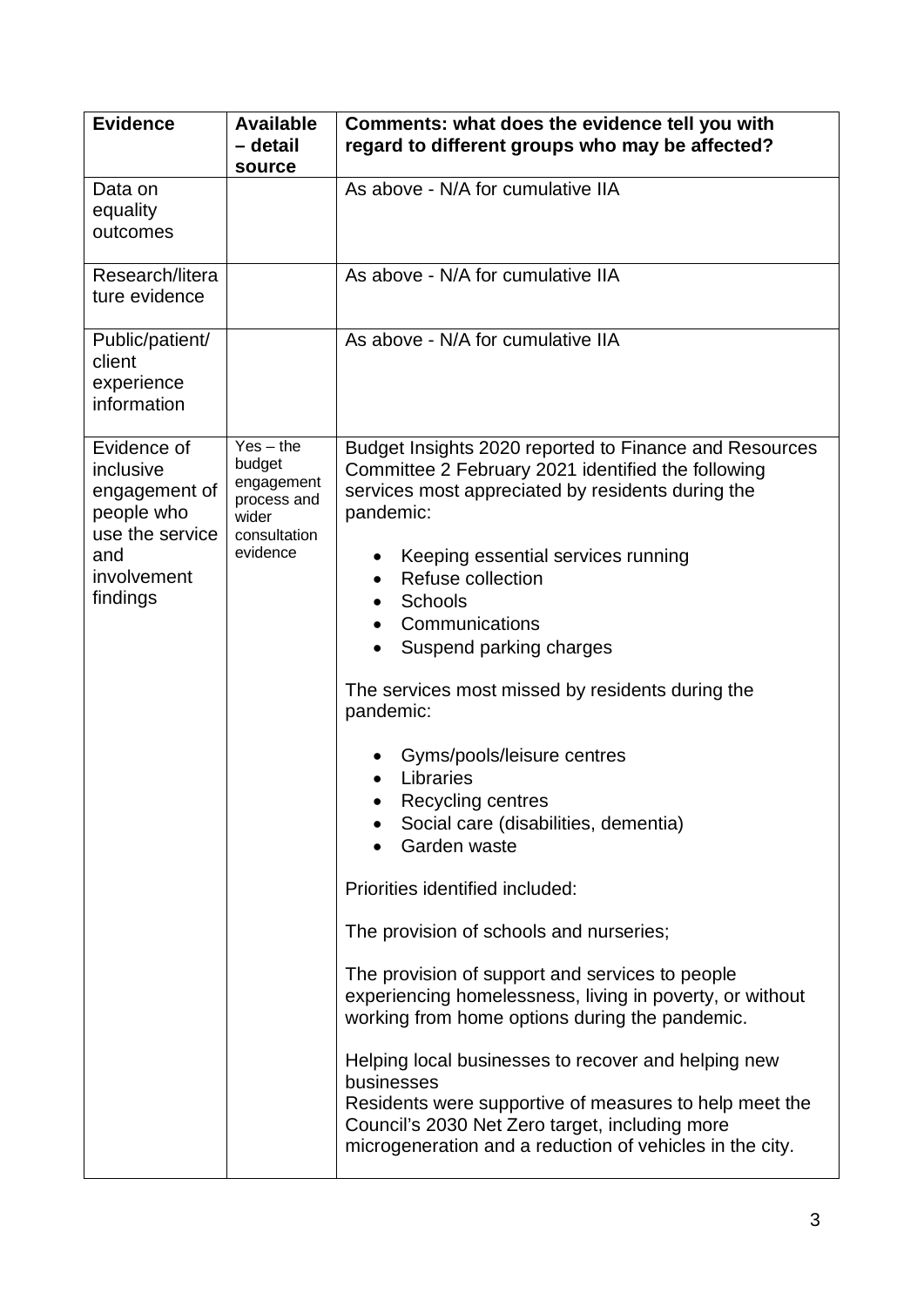| <b>Evidence</b>                                   | <b>Available</b><br>– detail<br>source | Comments: what does the evidence tell you with<br>regard to different groups who may be affected?                                                                                    |
|---------------------------------------------------|----------------------------------------|--------------------------------------------------------------------------------------------------------------------------------------------------------------------------------------|
| Evidence of<br>unmet need                         |                                        | As above - N/A for cumulative IIA                                                                                                                                                    |
| Good practice<br>guidelines                       |                                        | The Council's Consultation framework                                                                                                                                                 |
| Carbon<br>emissions<br>generated/red<br>uced data |                                        | As above - N/A for cumulative IIA                                                                                                                                                    |
| Environmental<br>data                             |                                        | As above - N/A for cumulative IIA                                                                                                                                                    |
| <b>Risk from</b><br>cumulative<br>impacts         |                                        | Information on the impacts identified for each proposal<br>provided by respective budget proposal lead officers have<br>been used to undertake this cumulative impact<br>assessment. |
| Other (please<br>specify)                         |                                        | As above - N/A for cumulative IIA                                                                                                                                                    |
| Additional<br>evidence<br>required                |                                        | As above - N/A for cumulative IIA                                                                                                                                                    |

All evidence and data relevant to specific budget proposals are listed in corresponding IIAs. All budget proposal IIAs received were used as the basis for this Cumulative Integrated Impact Assessment.

The team received four IIAs.

- Rental of Council Assets for 5G Nodes
- Digital Print, Mail and Scanning Strategy
- Parking Action Plan: the introduction of Sunday parking controls
- Garden Waste Collection Service Full Cost Recovery

## **8. In summary, what impacts were identified, and which groups will they affect?**

| <b>Equality, Health and Wellbeing and Human Rights</b>                                                                        | <b>Affected populations</b> |
|-------------------------------------------------------------------------------------------------------------------------------|-----------------------------|
| <b>Positive</b>                                                                                                               |                             |
| The Council proposals seek to ensure as far as possible<br>that all citizens can positively benefit from change<br>proposals, |                             |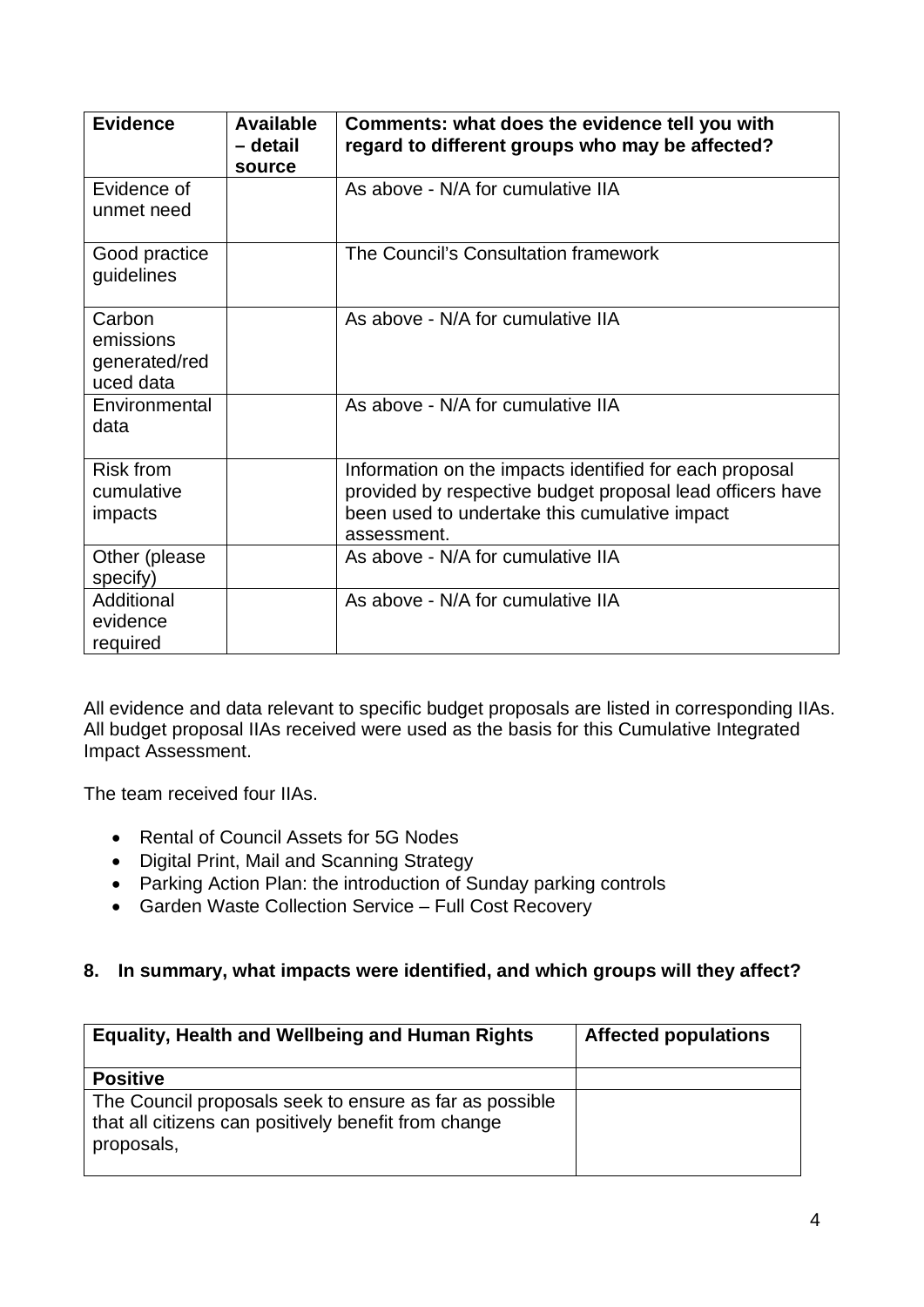| This is based on the premise that change can mean<br>different provision rather than less provision and that<br>reconfiguring services is one way in which the Council<br>can see to protect front line capacity.                                                                                                                                                                                                    |                                                                                                                                                                                                        |
|----------------------------------------------------------------------------------------------------------------------------------------------------------------------------------------------------------------------------------------------------------------------------------------------------------------------------------------------------------------------------------------------------------------------|--------------------------------------------------------------------------------------------------------------------------------------------------------------------------------------------------------|
| Specific groups where a positive impact was identified<br>include people with disabilities and older people:                                                                                                                                                                                                                                                                                                         |                                                                                                                                                                                                        |
| The introduction of Sunday parking controls will<br>$\bullet$<br>enhance access for people with disabilities as this<br>will improve their parking opportunities over<br>general traffic. There will also be benefits for<br>people with disabilities and older people who rely<br>on public transport, as parking restrictions on main<br>routes will reduce delays and improve reliability of<br>public transport. | People with disabilities<br>and older people<br>Disabled persons' blue<br>badge holders<br><b>Disabled National</b><br><b>Entitlement Card holders</b><br>and older people with<br>mobility impairment |
| The Garden Waste Collection Service offers a<br>flexible registration system to allow people to<br>register for those who are unable access the<br>system themselves                                                                                                                                                                                                                                                 | People with disabilities                                                                                                                                                                               |
| People on low income will benefit from the<br>exemption scheme for the Garden Waste<br>Collection Service. Edinburgh is currently the only<br>Scottish Council with a chargeable service which<br>operates an exemption scheme.                                                                                                                                                                                      | People with low income<br>or material wealth                                                                                                                                                           |
| There was a cumulative benefit of increased health and<br>wellbeing identified for people with chronic health<br>conditions, all residents and staff as follows:                                                                                                                                                                                                                                                     |                                                                                                                                                                                                        |
| the introduction of Sunday parking controls will<br>encourage more use of public transport and<br>reduce the attractiveness of car travel to the city<br>centre. Conditions will be enhanced for<br>pedestrians, cyclists and public transport users.                                                                                                                                                                | People with chronic<br>health conditions and all<br>residents                                                                                                                                          |
| The digital print, mail and scanning strategy will<br>improve the physical wellbeing of staff by reduced<br>heavy lifting                                                                                                                                                                                                                                                                                            | <b>Business Support and</b><br>staff service users                                                                                                                                                     |
| The proposal to rent Council assets to support the rollout<br>of a 5G network will improve access to connectivity,<br>increase digital participation.                                                                                                                                                                                                                                                                | All citizens, businesses<br>and visitors to the<br>geographical areas<br>covered                                                                                                                       |
|                                                                                                                                                                                                                                                                                                                                                                                                                      |                                                                                                                                                                                                        |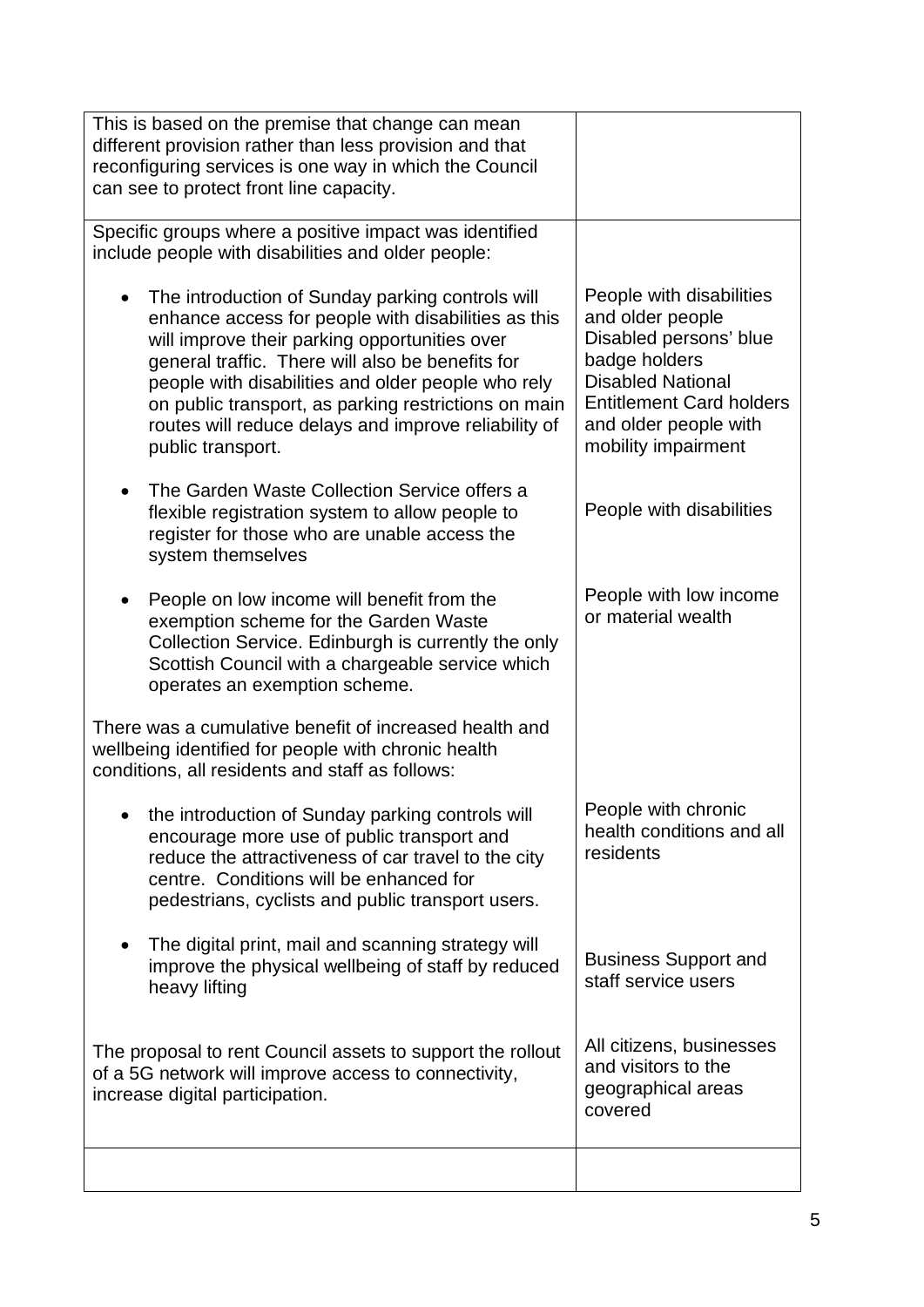| <b>Negative</b>                                                                                                                                                                                                                                                                                                                                     |                                                                                                                                                                                     |
|-----------------------------------------------------------------------------------------------------------------------------------------------------------------------------------------------------------------------------------------------------------------------------------------------------------------------------------------------------|-------------------------------------------------------------------------------------------------------------------------------------------------------------------------------------|
| Specific groups where a potential negative impact was<br>identified included older people and people with<br>disabilities:                                                                                                                                                                                                                          |                                                                                                                                                                                     |
| the introduction of Sunday parking controls may<br>discourage people visiting friends, relatives or<br>attending Sunday services and subsequent social<br>activities within the controlled parking zone or<br>incur an additional charge to their journey. This<br>could result in affected groups becoming isolated<br>and reduce social activity. | Older people and people<br>in the middle years<br>and/or those with<br>mobility impairments<br>who do not qualify for a<br>disabled blue badge.<br>People with religious<br>beliefs |
| some people may experience challenges in using<br>digital or online systems, however, as identified<br>above, this service offers a flexible registration<br>system to allow people to register for those who<br>are unable access the system themselves                                                                                            | People with disabilities                                                                                                                                                            |
| People who don't have digital access will not benefit<br>directly by the proposal to rent Council assets to support<br>the rollout of a 5G network but ongoing work to mitigate<br>against this is taking place by programmes such as<br><b>Connecting Scotland and Empowered Learning</b>                                                          | All citizens, businesses<br>and visitors to the<br>geographical areas<br>covered                                                                                                    |

| <b>Environment and Sustainability including climate</b>                                                                                                                                                                                                            | <b>Affected areas</b> |
|--------------------------------------------------------------------------------------------------------------------------------------------------------------------------------------------------------------------------------------------------------------------|-----------------------|
| change emissions and impacts                                                                                                                                                                                                                                       |                       |
| <b>Positive</b>                                                                                                                                                                                                                                                    |                       |
| Positive impacts were identified to reduce carbon                                                                                                                                                                                                                  | Transport / Waste     |
| emissions and improve air quality:                                                                                                                                                                                                                                 |                       |
| The digital print, mail and scanning strategy<br>$\bullet$<br>development will result in less vehicle journeys<br>and less waste by promoting the retention of<br>documents electronically rather than paper format                                                |                       |
| Active travel and use of public transport will be<br>encouraged by removing free parking<br>opportunities on Sundays                                                                                                                                               |                       |
| The introduction of the charge for Garden Waste<br>Collection service has led to a reduction in<br>tonnages of contaminated garden waste being<br>collected and allowed the Council to continue<br>providing the service and increase the collection<br>frequency. |                       |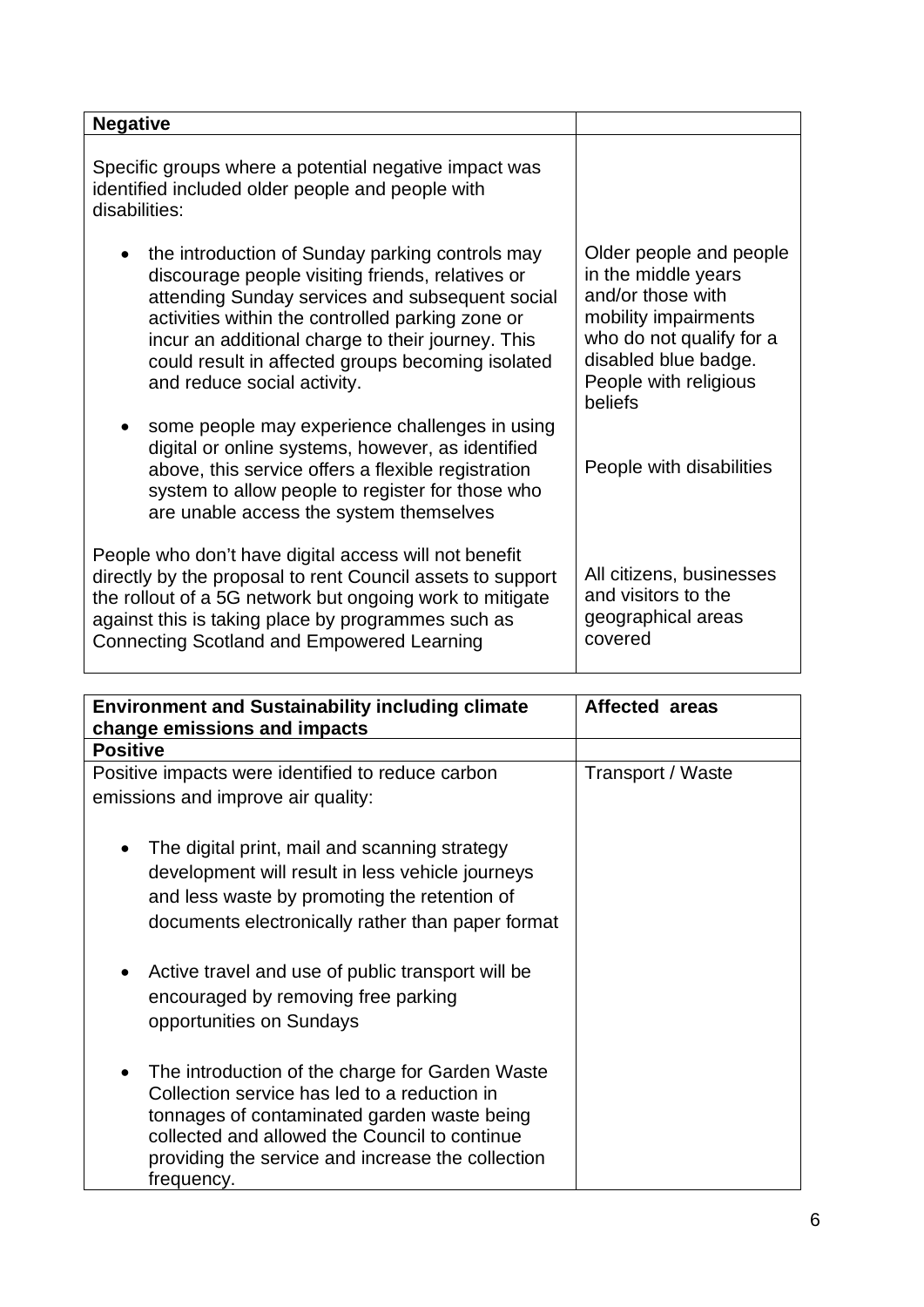| The proposal to rent Council assets to support the rollout<br>of a 5G network will support environmental monitoring<br>through improved sensor technology                                                               |                   |
|-------------------------------------------------------------------------------------------------------------------------------------------------------------------------------------------------------------------------|-------------------|
| <b>Negative</b>                                                                                                                                                                                                         |                   |
| There following impacts were identified:                                                                                                                                                                                | Transport / Waste |
| the introduction of Sunday Parking controls could<br>$\bullet$<br>lead to the displacement of parking into nearby<br>unrestricted streets                                                                               |                   |
| the increased garden waste charge could reduce<br>$\bullet$<br>participation in service uptake. To date it is not<br>possible to say if this has happened as there was<br>a service suspension in 2020 due to Covid-19. |                   |

| Economic including socio-economic disadvantage                                                                                                                                                                                                                                                                             | <b>Affected populations</b>                |
|----------------------------------------------------------------------------------------------------------------------------------------------------------------------------------------------------------------------------------------------------------------------------------------------------------------------------|--------------------------------------------|
| <b>Positive</b>                                                                                                                                                                                                                                                                                                            |                                            |
| The cumulative impact of a number of proposals would<br>create a net revenue gain to the Council to offset savings<br>requirements and be reinvested in services:                                                                                                                                                          | All                                        |
| rental of Council assets to support the rollout of a<br>$\bullet$<br>5G network to improve 5G connectivity                                                                                                                                                                                                                 |                                            |
| reduced costs associated with transport, postage,<br>٠<br>paper, copier use and storage of documents by<br>switching to digital print, mail and scanning<br>strategy development.                                                                                                                                          |                                            |
| additional income through introduction of Sunday<br>parking controls.                                                                                                                                                                                                                                                      |                                            |
| additional income with an increase to garden<br>$\bullet$<br>waste collections fee                                                                                                                                                                                                                                         |                                            |
| All residents can expect to benefit from an investment in<br>Council priorities.                                                                                                                                                                                                                                           |                                            |
| Groups of people vulnerable to falling into poverty<br>$\bullet$<br>eg on low income will benefit from the exemption<br>scheme for garden waste collection service.                                                                                                                                                        | Older people, people<br>with disabilities, |
| the introduction of Sunday parking controls will reduce<br>inconsiderate parking, which causes delays to public<br>transport, and improve road safety for pedestrians<br>and cyclists and in particular will benefit those lower<br>incomes or NEC holders who may rely entirely on<br>active travel and public transport. | People on low income,                      |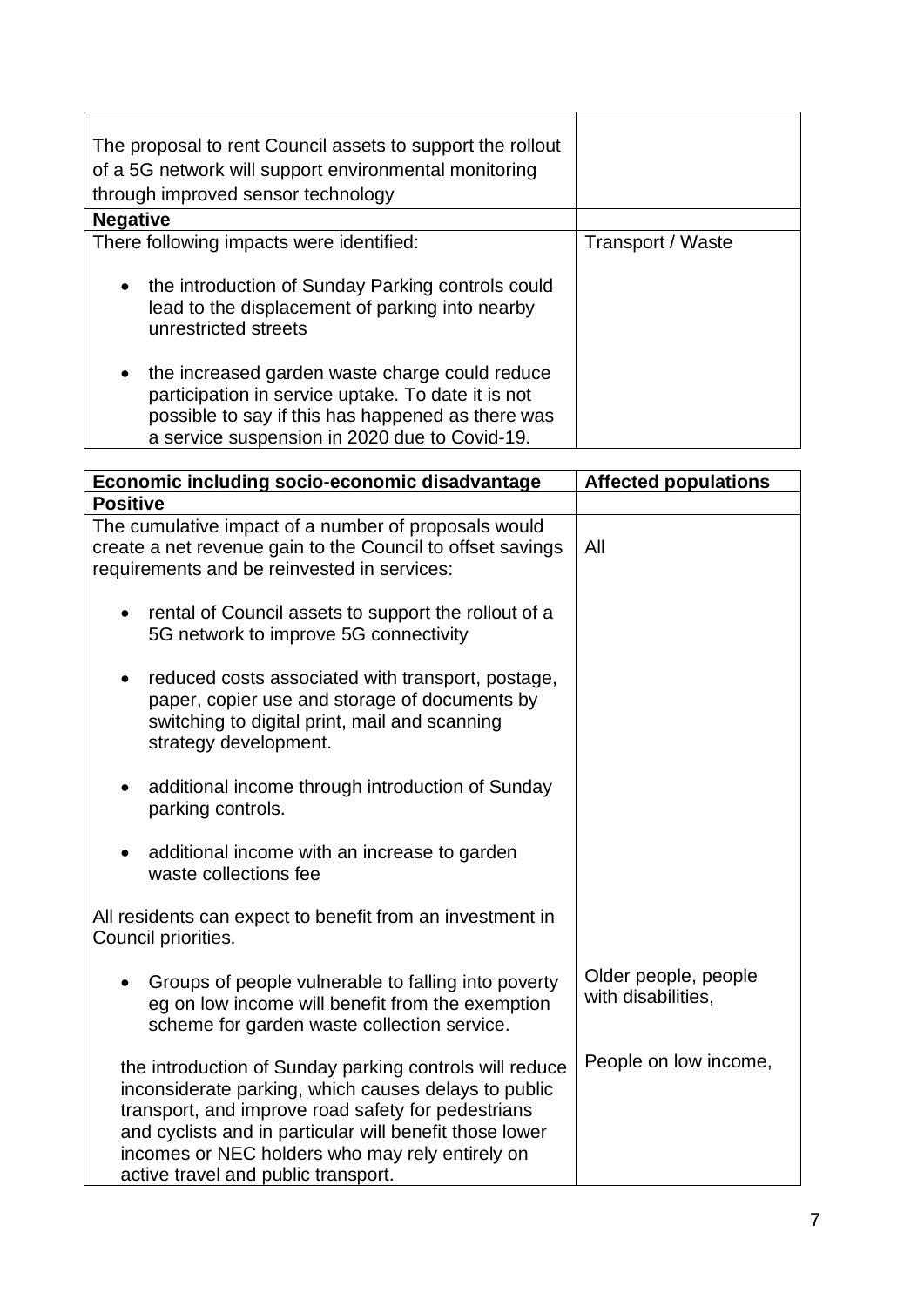| <b>Negative</b>                                                                                                                                                                                                                                                                                                     |                                                                                                                                               |
|---------------------------------------------------------------------------------------------------------------------------------------------------------------------------------------------------------------------------------------------------------------------------------------------------------------------|-----------------------------------------------------------------------------------------------------------------------------------------------|
| The introduction of Sunday parking controls will incur<br>additional costs for visitors and residents, social or<br>community groups. Carers would also be negatively<br>impacted but this would be mitigated by introducing<br>visitors' permits, in addition, Healthcare workers' Permits<br>are also available.  | People on low-incomes,<br>unemployed, people on<br>benefits.<br>Vulnerable families,<br>looked after children and<br>young people.<br>Carers. |
| The charge for the Garden Waste Collection Service may<br>discourage people from using the service but those on<br>low income will benefit from the exemption scheme.                                                                                                                                               | People with low income<br>or material wealth                                                                                                  |
| As stated previously, people who don't have digital<br>access will not benefit directly by the proposal to rent<br>Council assets to support the rollout of a 5G network but<br>ongoing work to mitigate against this is taking place by<br>programmes such as Connecting Scotland and<br><b>Empowered Learning</b> | All citizens, businesses<br>and visitors to the<br>geographical areas<br>covered.                                                             |

**9. Is any part of this policy/ service to be carried out wholly or partly by contractors and if so, how will equality, human rights including children's rights, environmental and sustainability issues be addressed?**

**Rental of Council Assets for 5G Nodes** - The installation of nodes will be carried out by 3rd party Telecoms providers. Their work is governed by the Electronics Communications Code which is regulated nationally by Ofcom. Any issues not addressed by the installation companies can be addressed through Ofcom.

**Digital Print, Mail and Scanning Strategy Development** - Royal Mail has been contracted, through a Scottish Government framework, to fulfil the printing and mailing of documents submitted through the 'hybrid' mail solution. Commitments and compliance with equality, human rights, environmental and sustainability issues formed part of the specification, tender evaluation and subsequent contract management undertaken by the Scottish Government in the award and operation of this framework contract. Similarly, the Council is in the process of tender award to a supplier (TBC) for copier machines again through a Scottish Government framework where the same requirements are expected.

**Parking Action Plan: the introduction of Sunday parking controls** - The enforcement of parking regulations is undertaken by a private contractor, who was appointed following a successful competitive tender process and was subject to an Equalities and Rights Impact Assessment. No negative equality, human rights including children's rights, environmental or sustainability rights impacts have been identified as a result of any work being carried out by a contractor in regards to this proposal.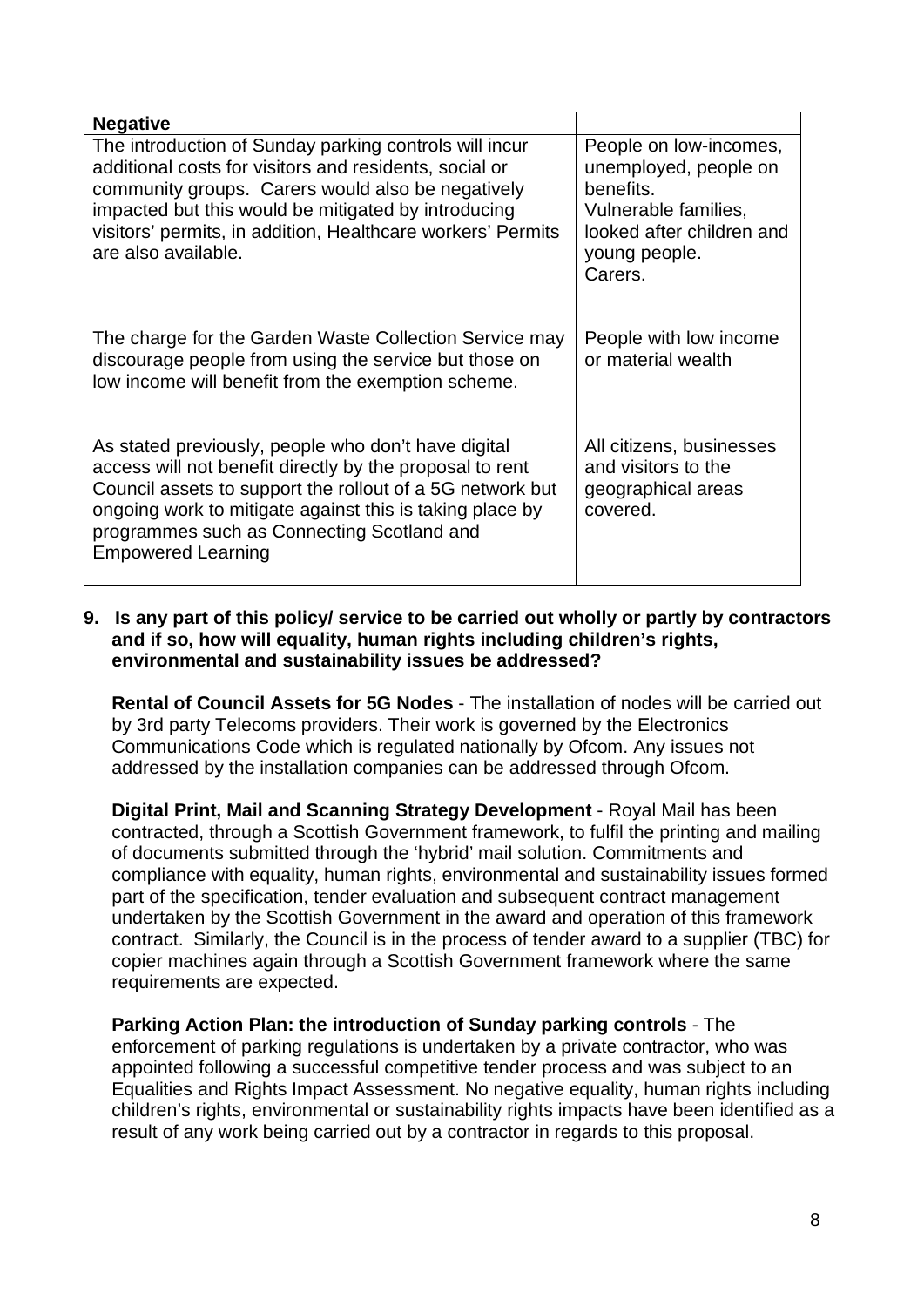**Garden Waste Collection Service – Full Cost Recovery** - Part of the service is delivered by Tiphereth who specifically work with vulnerable voung people: [www.tiphereth.org.uk](http://www.tiphereth.org.uk/)

**10. Consider how you will communicate information about this policy/ service change to children and young people and those affected by sensory impairment, speech impairment, low level literacy or numeracy, learning difficulties or English as a second language? Please provide a summary of the communications plan.**

Changes will be communicated by the service affected using methods that are considered appropriate to the range of audiences. The Edinburgh (City of Edinburgh Council and Health and Social Care Partnership) British Sign Language (BSL) plan demonstrates commitment to improve services for BSL users with actions across a range of themes and services. The Council's Interpretation and Translation Service is also available for those who require materials in different languages.

**11. Is the policy likely to result in significant environmental effects, either positive or negative**? If yes, it is likely that a [Strategic Environmental Assessment](https://www.gov.scot/policies/environmental-assessment/strategic-environmental-assessment-sea/) (SEA) will be required and the impacts identified in the IIA should be included in this.

No proposals were identified as requiring a SEA

#### **12. Additional Information and Evidence Required**

**If further evidence is required, please note how it will be gathered. If appropriate, mark this report as interim and submit updated final report once further evidence has been gathered.**

IIAs for proposals that may be at a formative stage at this point will need to be reviewed in due course on an ongoing basis. Ongoing efficiency work across the Council will also be cognisant of impact on equalities, sustainability and economy.

**13. Specific to this IIA only, what recommended actions have been, or will be, undertaken and by when? (these should be drawn from 7 – 11 above) Please complete:**

| Specific actions (as a result of<br>the IIA which may include<br>financial implications, mitigating<br>actions and risks of cumulative<br>impacts)                         | Who will take<br>them forward<br>(name and job<br>title | Deadline for<br>progressing | <b>Review</b><br>date                                        |
|----------------------------------------------------------------------------------------------------------------------------------------------------------------------------|---------------------------------------------------------|-----------------------------|--------------------------------------------------------------|
| Consideration should be given as<br>to how these proposals, their<br>impact, and the cumulative impact,<br>relate to proposals presented by<br>the Integration Joint Board | <b>Elected Members</b>                                  | Ongoing                     | In line with<br><b>IJB</b><br>strategic<br>plan<br>timelines |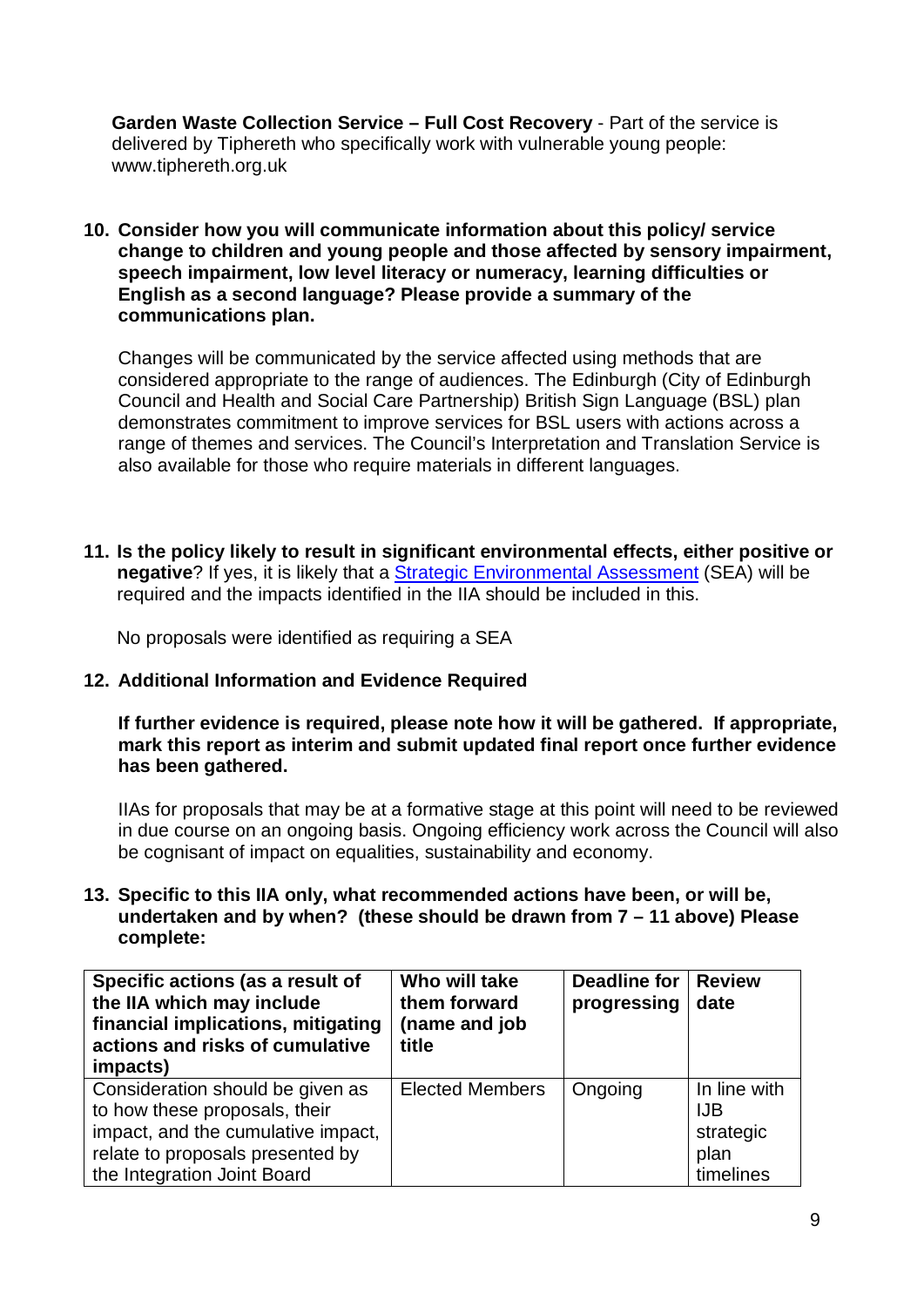| Specific actions (as a result of<br>the IIA which may include<br>financial implications, mitigating<br>actions and risks of cumulative                                                                                                                                                                                                                                                                                                                                                                                                                                                                                                                   | Who will take<br>them forward<br>(name and job<br>title    | <b>Deadline for</b><br>progressing | <b>Review</b><br>date |
|----------------------------------------------------------------------------------------------------------------------------------------------------------------------------------------------------------------------------------------------------------------------------------------------------------------------------------------------------------------------------------------------------------------------------------------------------------------------------------------------------------------------------------------------------------------------------------------------------------------------------------------------------------|------------------------------------------------------------|------------------------------------|-----------------------|
| impacts)                                                                                                                                                                                                                                                                                                                                                                                                                                                                                                                                                                                                                                                 |                                                            |                                    |                       |
| Elected members should consider<br>the results of the budget proposal<br>IIAs, including this cumulative IIA.                                                                                                                                                                                                                                                                                                                                                                                                                                                                                                                                            | <b>Elected Members</b>                                     | February<br>2021                   | Ongoing               |
| Implementation of the Poverty<br><b>Commission Proposals will</b><br>mitigate against some negative<br>impact on people who are<br>experiencing poverty and positively<br>contribute to addressing poverty in<br>the city                                                                                                                                                                                                                                                                                                                                                                                                                                | <b>Elected Members</b><br>and Corporate<br>Leadership Team | Ongoing                            | Ongoing               |
| The three-year Council Business<br>Plan: Our Future Council, Our<br>Future City has three priorities;<br>ending poverty, becoming a<br>sustainable and net zero city and<br>ensuring wellbeing and equalities<br>are enhanced for all.<br>Implementation of this plan will<br>ensure mitigating actions are taken<br>against any negative impacts<br>arising from implementation of the<br>budget proposals. The Change<br>Team will endeavour to ensure<br>equalities is mainstreamed<br>throughout the plan's development,<br>and during implementation, in<br>order to mitigate against any<br>negative impacts identified in this<br>cumulative IIA. | The Change<br>Team                                         | 2021-2024                          | Ongoing               |
| Relevant lead officers for budget<br>proposals should progress any<br>specific actions in individual<br>proposals to mitigate against<br>negative impacts, continue to<br>update their IIAs after further<br>consultation and develop<br>communications plans as<br>appropriate                                                                                                                                                                                                                                                                                                                                                                          | <b>Relevant lead</b><br>officers for budget<br>proposals   | ongoing                            | January<br>2022       |

- **14. Are there any negative impacts in section 8 for which there are no identified mitigating actions?** No
- **15. How will you monitor how this proposal affects different groups, including people with protected characteristics?**